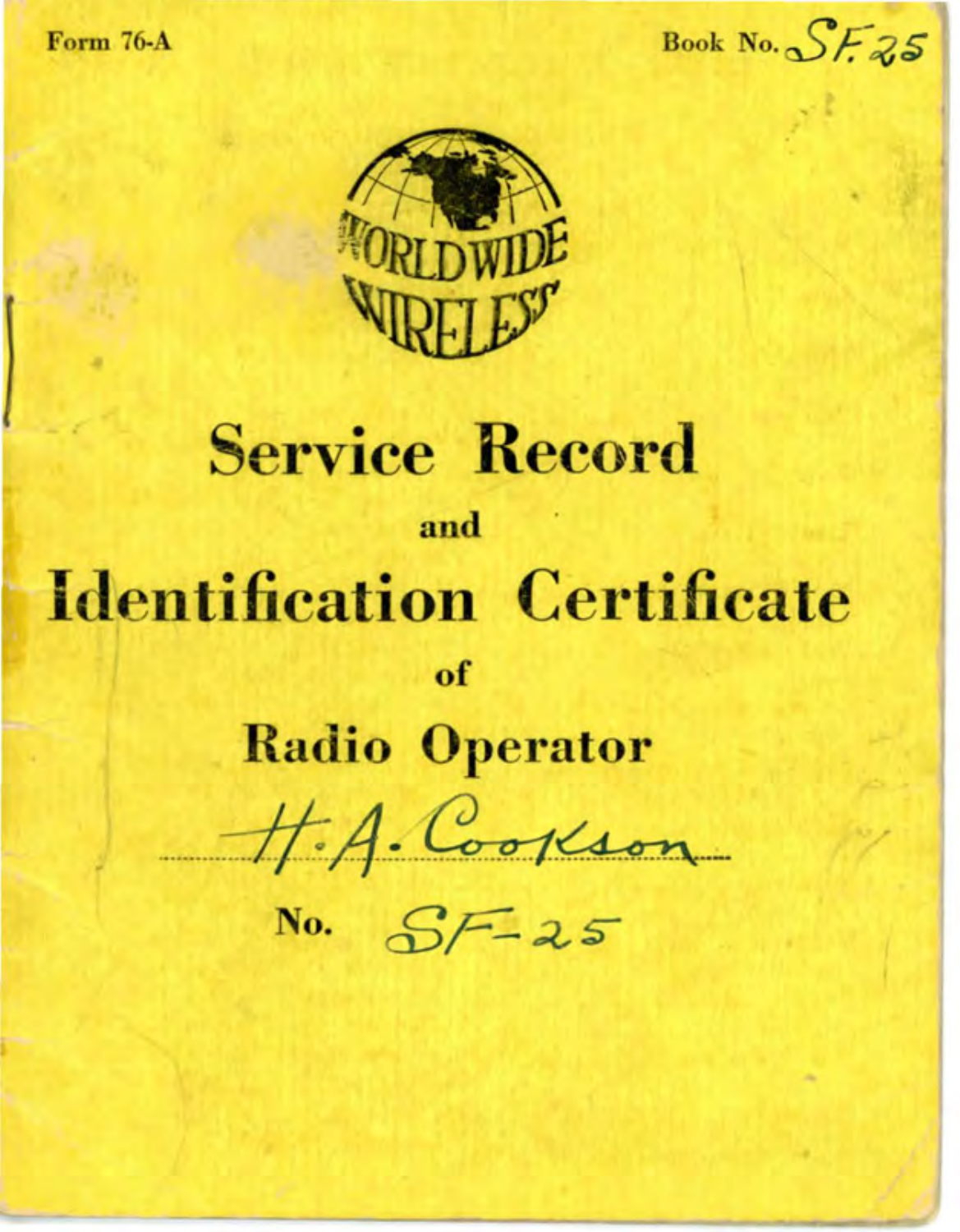### RADIO CORPORATION OF AMERICA

**Executive Offices** Woolworth Bldg., 233 Broadway, New York.

|                             | Division and District Offices       |
|-----------------------------|-------------------------------------|
|                             |                                     |
|                             | <b>Telephone No. Fort Hill 2824</b> |
|                             |                                     |
|                             | Telephone No. Barclay 7610          |
|                             | Philadelphia 2008. Second St.       |
|                             | Telephone No. Lombard 3829          |
|                             |                                     |
|                             | Telephone No. St. Paul 3337         |
|                             | Norfolk 220 Brewer St.              |
|                             | Telephone No. Norfolk 1671          |
|                             | Savannah 204 Broughton St., West    |
|                             | Telephone No: 5521                  |
|                             |                                     |
|                             | Telephone No. Main 4756             |
|                             | Port Arthur 30 Realth Bldg.         |
|                             | Telephone No. 690                   |
|                             |                                     |
|                             | Telephone No. 980                   |
|                             |                                     |
|                             | Telephone No. Ont. 1941             |
|                             |                                     |
| the company's company's the | Telephone No. Randolph 3650         |
|                             |                                     |
|                             | Telephone No. Elliott 3719          |
|                             | Portland $270\frac{1}{2}$ Third St. |
|                             | Telephone No. Main 1351             |
| San Francisco               | .310 Insurance Exchange Bldg.       |
|                             | Telephone No. Douglas 3030          |
|                             | Southern Pacific Bldg.              |
|                             | Telephone No. San Pedro 335         |
|                             | 923 Fort St.                        |
|                             | Telephone No. 5656                  |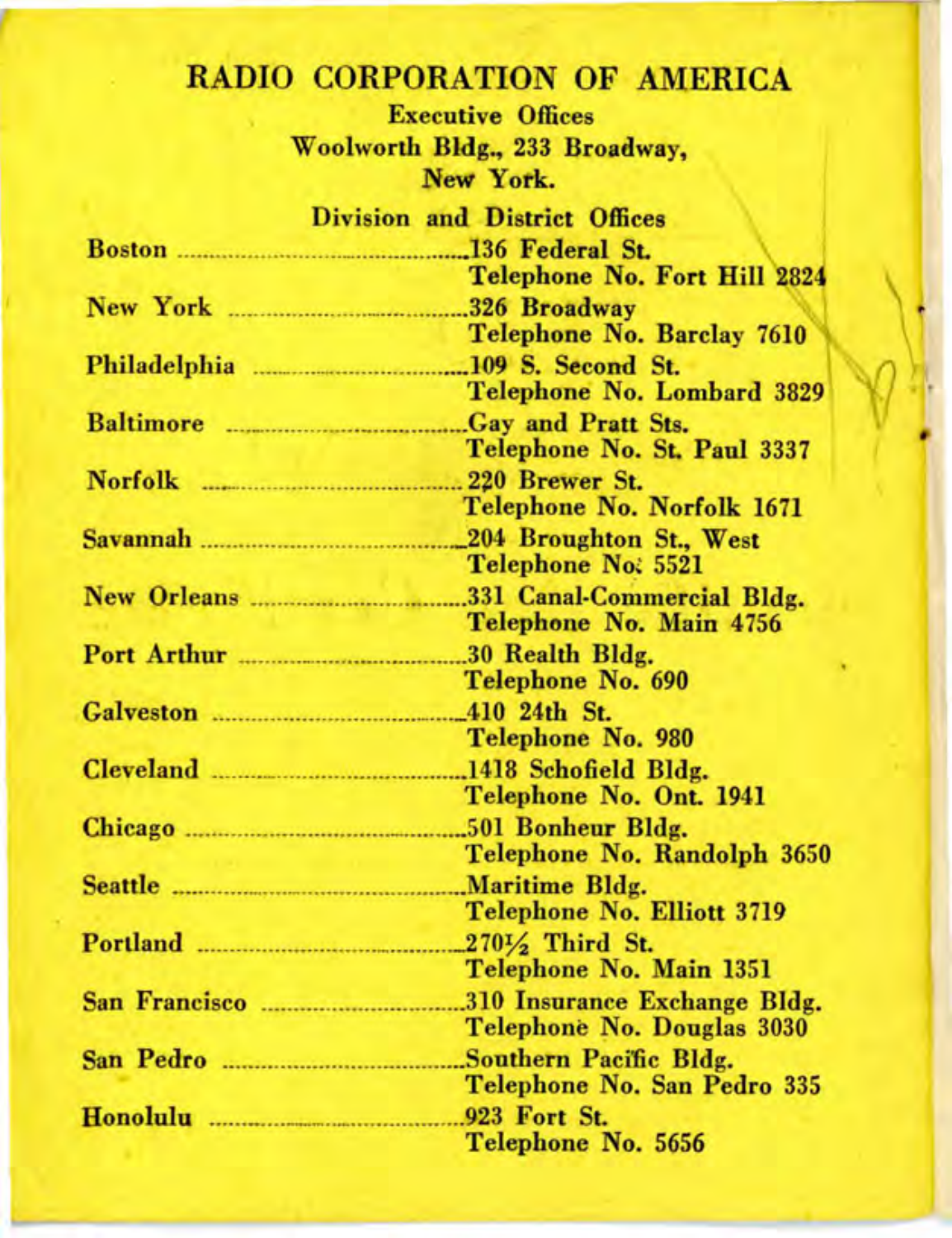A STEAMS AND ACCOUNT WALL BURN  $\mathbb{Z} \subset \mathbb{R}$ an about  $\mathcal{L}$  $-10 - 11 - 10$ are questioning **A PAGE** ¢ and the St

a transportation of the state of the state of the state of the state of the state of the state of the

ure of holder

 $-25$ 

The State of the Contract of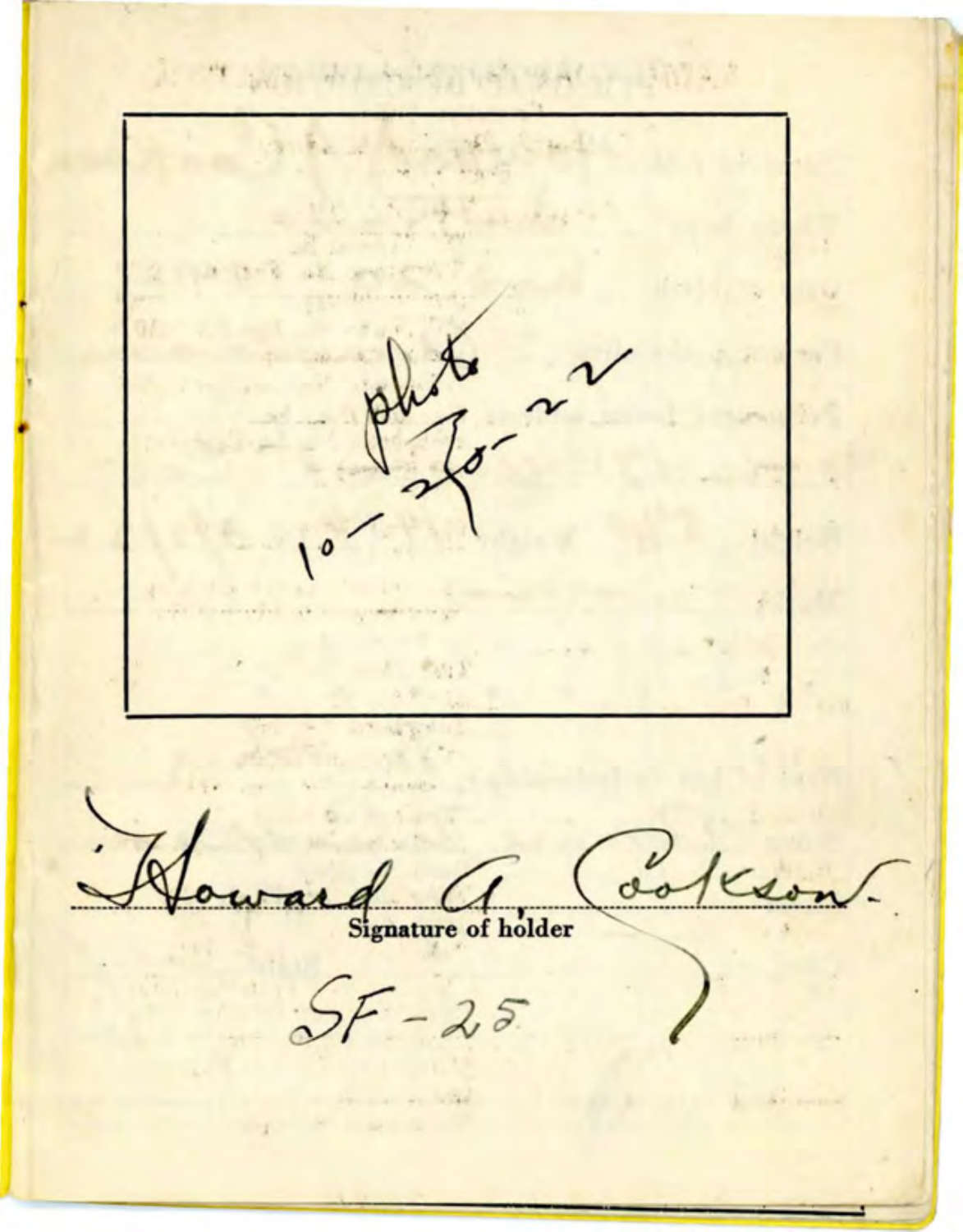PERSONAL DESCI  $o$ Name in full Howard  $\alpha$ ant Where born ...... Date of birth  $h \rightarrow 20 - 1894$ Permanent home address 466-17th ave-SF- Cali Height  $5''$ //'' Weight /45# On 3/1, **Marks** Next of kin (relationship) Name nnie **Street** City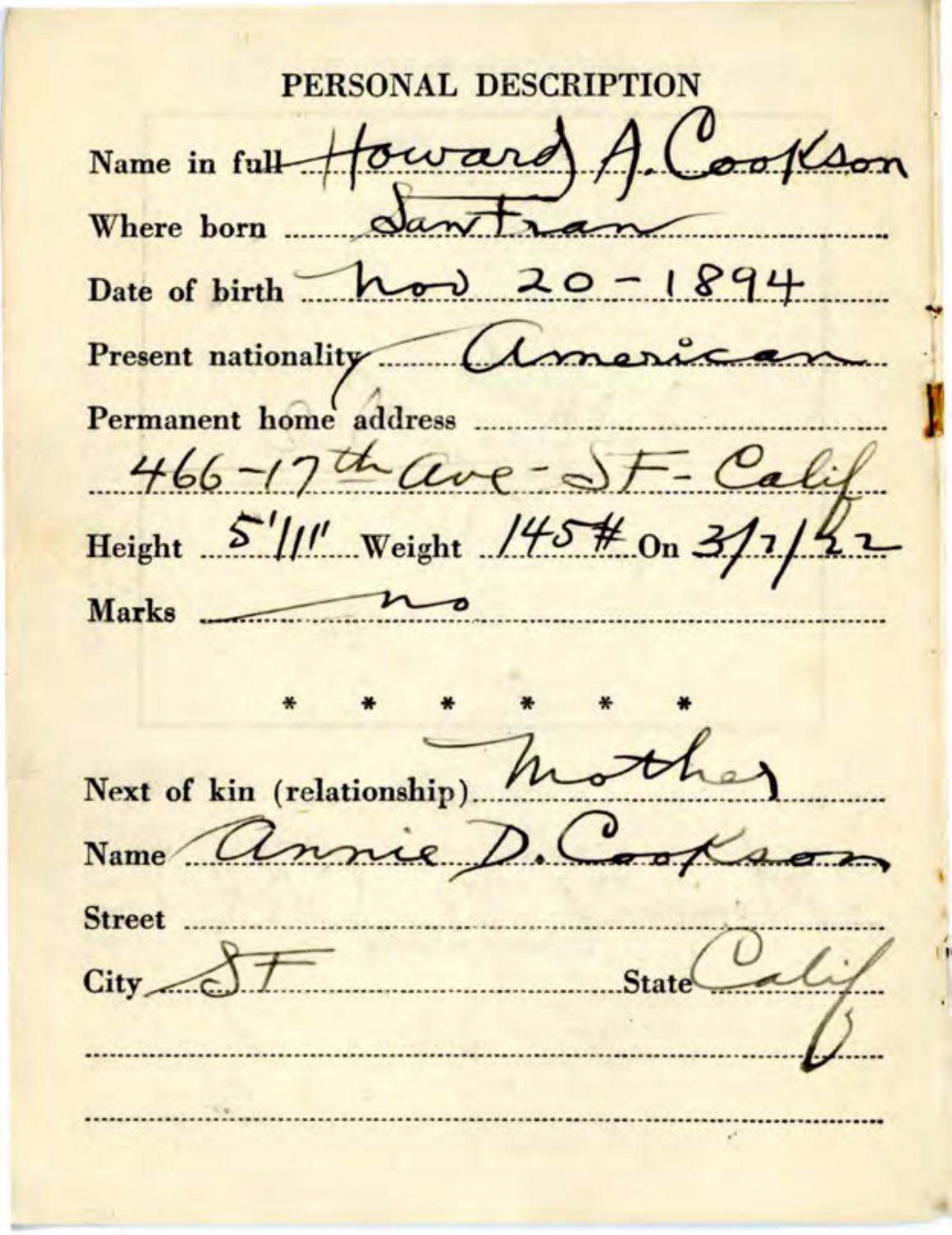Grade No. **Issued At** Date 18 RADIO LICENSE RECORD  $11$  $\overline{\phantom{a}}$  $\overline{\mathbf{z}}$ 18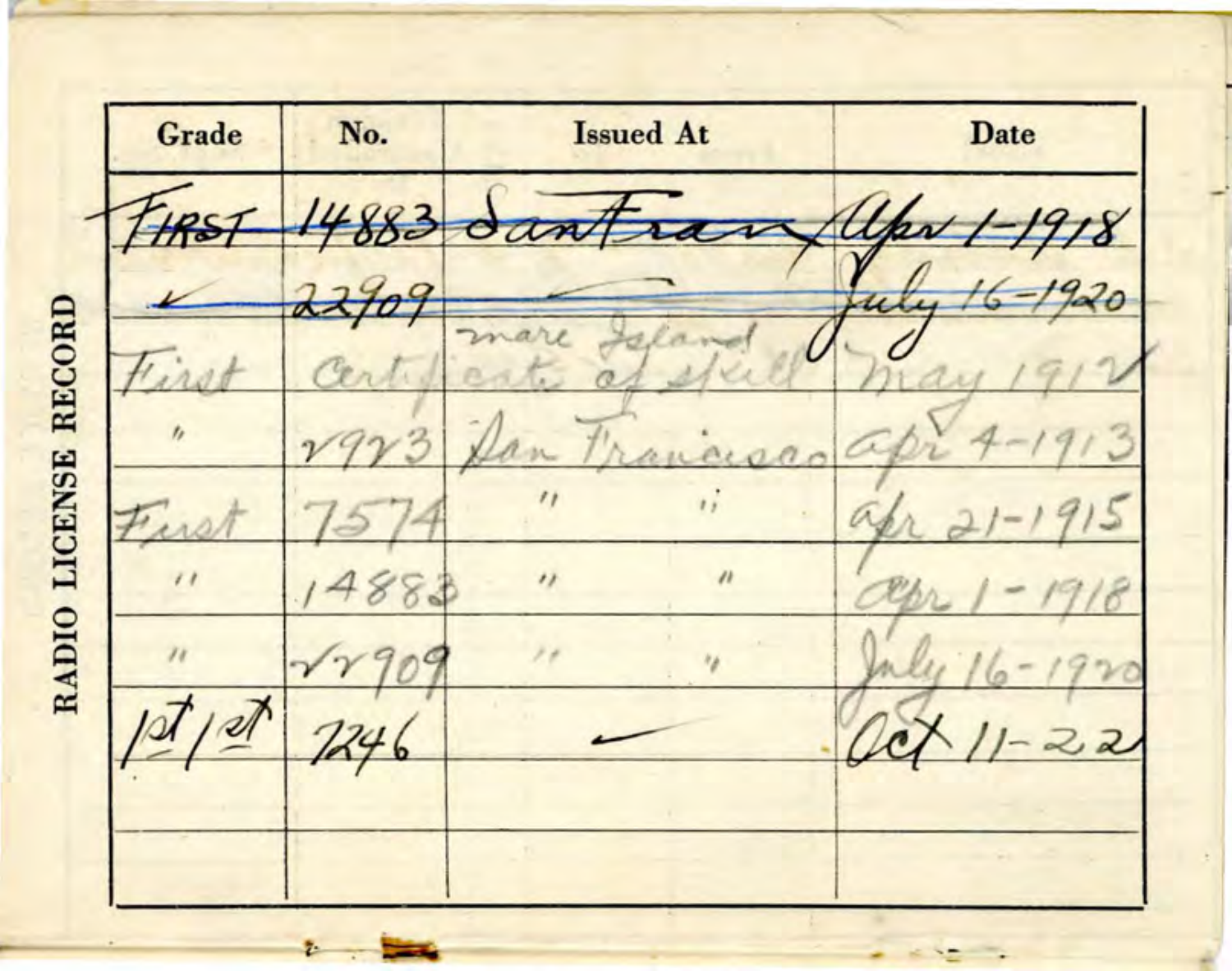| <b>Vessel</b> | From | To          | RATE | <b>Division</b><br>Controlled<br>By | Supt. Sig. |                |
|---------------|------|-------------|------|-------------------------------------|------------|----------------|
| astral        |      | $u_{mg}$ 24 |      |                                     |            |                |
|               |      | 16/22       |      |                                     |            |                |
|               |      |             |      |                                     |            | SERVICE RECORD |
|               |      |             |      |                                     |            |                |
|               |      |             |      |                                     |            |                |
|               |      |             |      |                                     | ٠          |                |
|               |      |             |      |                                     |            |                |
|               |      |             |      |                                     |            |                |
|               |      |             |      |                                     |            |                |
|               |      |             |      |                                     |            |                |
|               |      |             |      |                                     |            |                |
|               |      |             |      |                                     |            |                |
|               |      |             |      |                                     |            |                |
|               |      |             |      |                                     |            |                |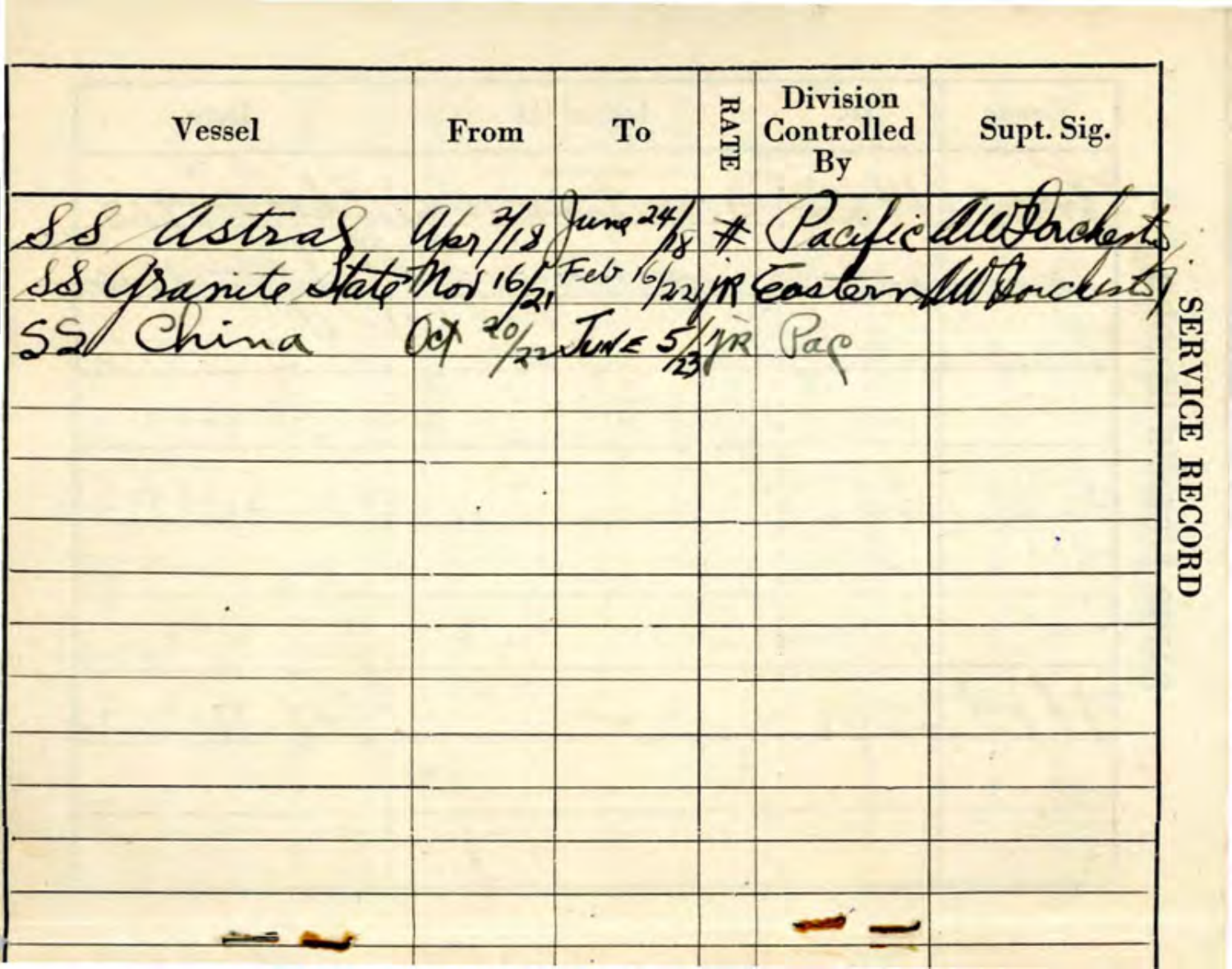|       |     |     |        |                   | <b>SER</b>       |             | ICE          |                               | RECORL         |                 |                         |                      |                                 |  |
|-------|-----|-----|--------|-------------------|------------------|-------------|--------------|-------------------------------|----------------|-----------------|-------------------------|----------------------|---------------------------------|--|
|       | IAO | WBD | narovo |                   |                  | KIQ         |              | Thepowners                    | USSI3          | $USG_{UV}$      | Bowners                 | KDOZ                 | ChiNA MAIL S.S. C. WWA          |  |
|       |     |     | MYN    |                   | KΜ<br>$\epsilon$ | aci         |              |                               |                | habuilder       | acific                  |                      |                                 |  |
|       | 攵   |     |        | $\epsilon_{\ell}$ | #                | 立           |              |                               |                |                 |                         |                      |                                 |  |
| 30/12 |     |     |        |                   |                  |             |              |                               |                | tan 1/19        | $1 - 5 - 238 - 15 - 25$ |                      | $2057$ $20/22$ $\sqrt{v455/23}$ |  |
|       |     |     |        |                   |                  |             |              |                               | Sept 15/18 Oct | Madio Oct 15/18 |                         | North /21 Stop 16/22 |                                 |  |
|       |     | Cry |        |                   | mushagak, alask  | D. D. astra | D. D. Quinal | S. S. admiral Sam<br>Davading | S.S. mazama    | air Service     | S.S. West Cama          | S.S. Granite State   | S.S. ChiNA                      |  |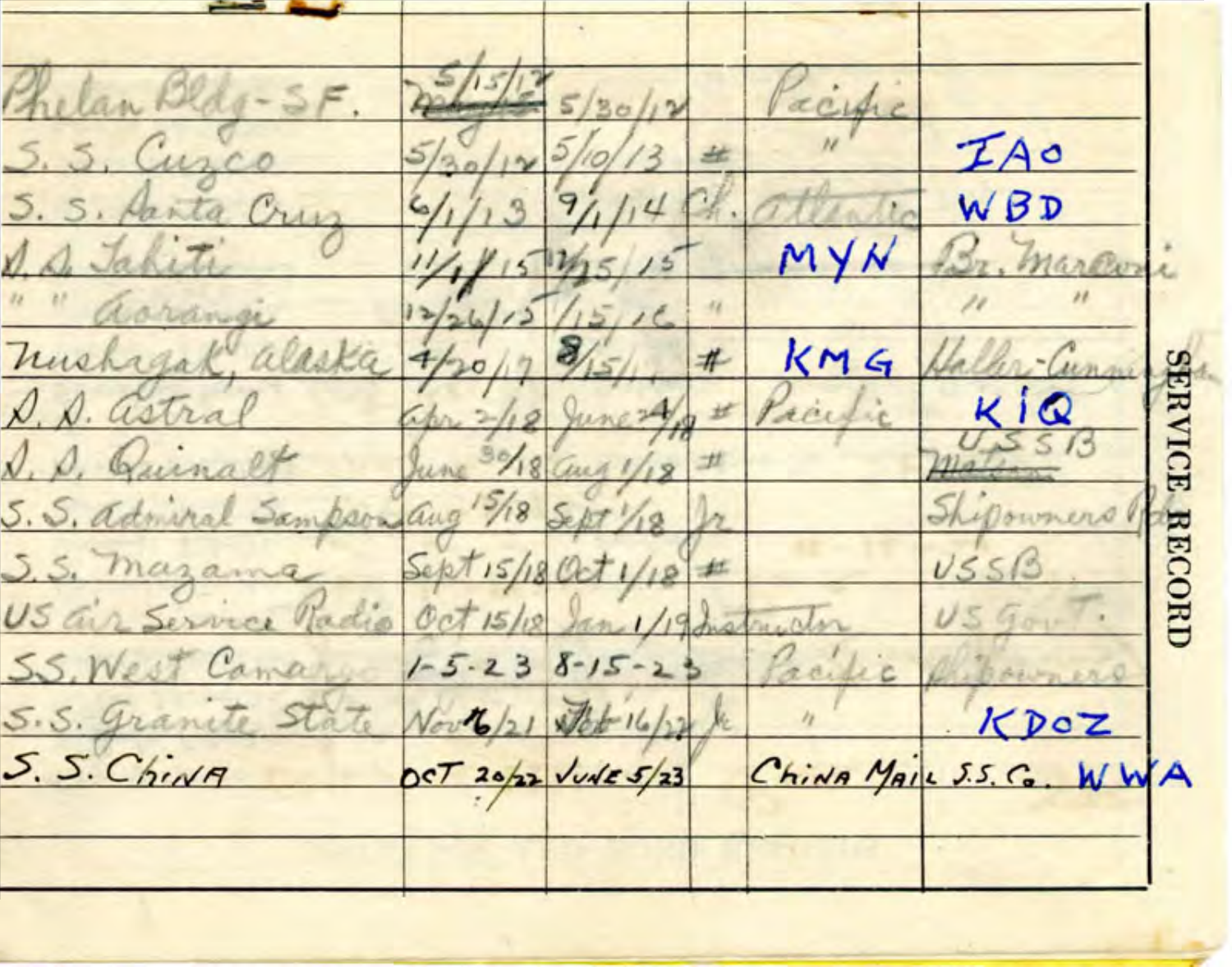#### ENTRANCE AND BOND RECORDS

Entered Service Apr 2-1918 Division Pac Dist Bonded: Fidelity <u>June 2006 Burglary</u> Service Advice No. <u>Lold</u> forme divice Advice No Lold form Re-entered Service how 16-1921 Division Pac Dist Bonded: Fidelity  $\sim$   $\sim$  Burglary  $11-16-21$ Service Advice No.  $5F - 1272$ Services terminated May 11-22 Service Advice No. SF-280 Re-entered Service Oct 20-22 Division Pac Dist SF Service Advice No.  $5F - 539$ Services terminated Service Advice No. Re-entered Service **Example 2018** Division Division Dist. Service Advice No.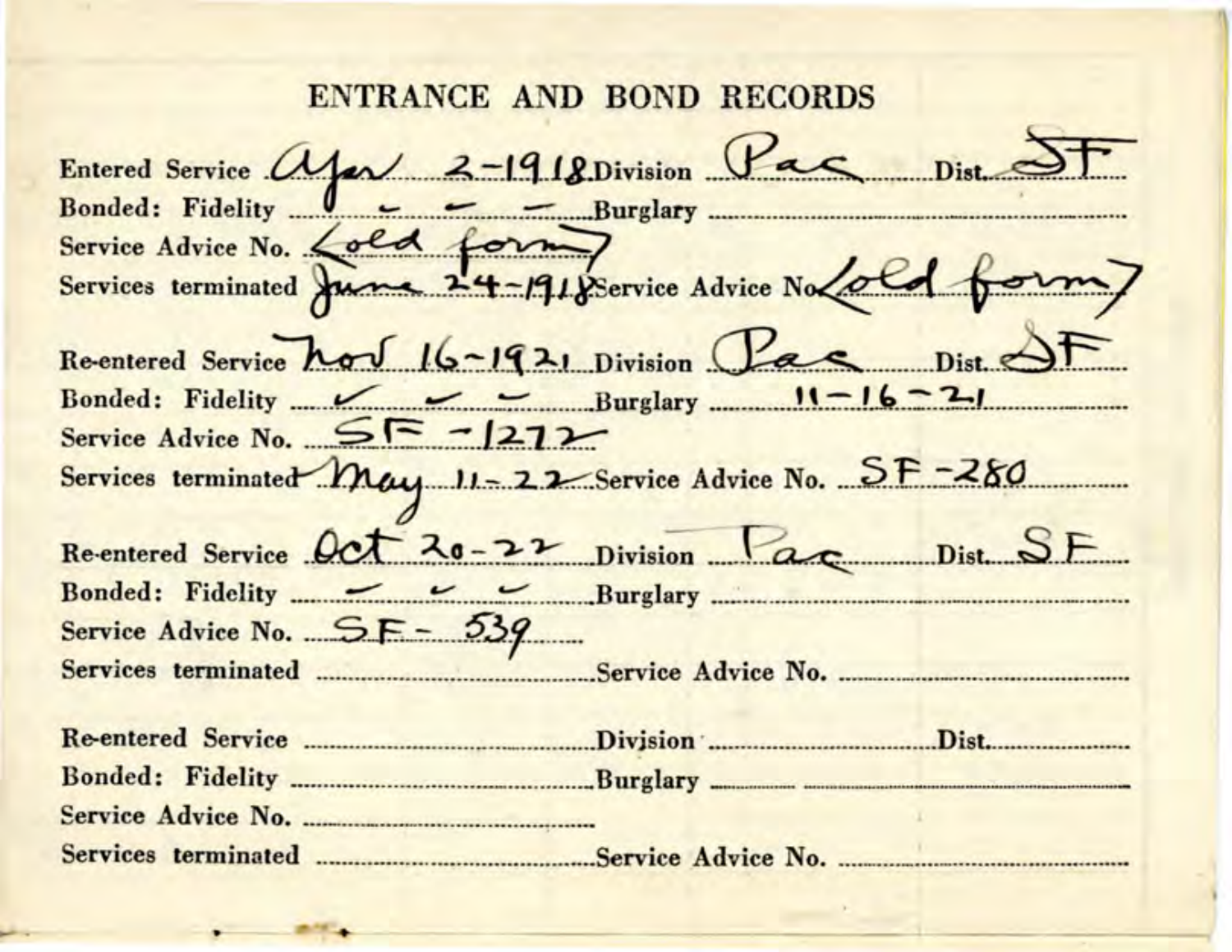

**TRANSFERS**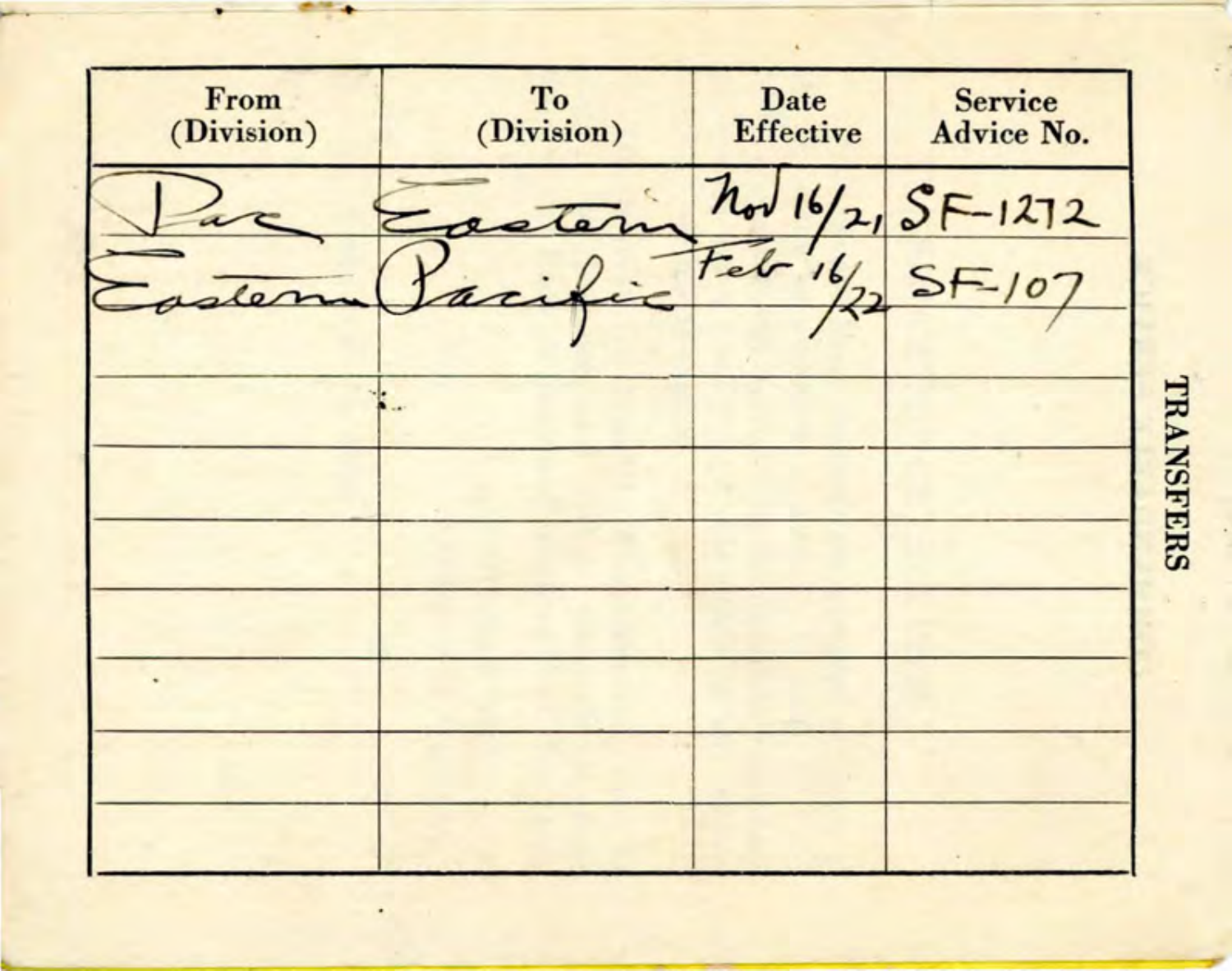### COMMENDABLE SERVICE

· 12 13 15 10 14 1 15 16 18 10 11

the third author persons

11 11 24 1 11

the state of the state of the state of the state of the state of the state of the state of the state of the state of the state of the state of the state of the state of the state of the state of the state of the state of t the bound foreman factor of a collection Sings with policies and the second construction I is not the cost of the last high problems

to an anticipation of the company of the second to the company of the company of the company of the company of the same memorial and complete was the substant

16 (OLC 14 FL) the Samuel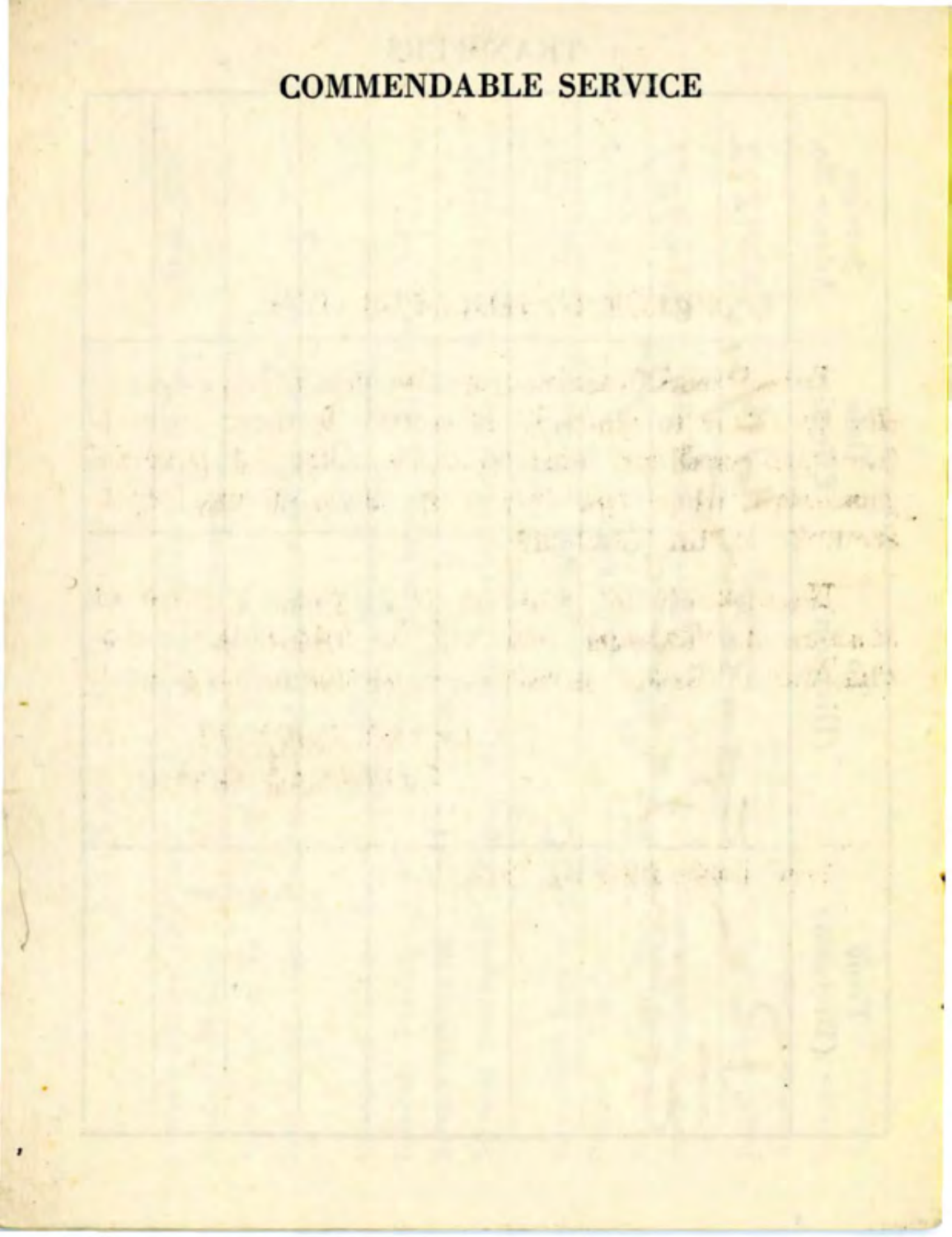#### NOTICE TO THE OPERATOR

This Record Book becomes the personal property of the operator to whom it is issued. It must be carefully preserved and must be in the operator's personal possession when reporting at the office of any Representative of this Company.

No request for transfer, re-assignment, leave of absence or clearance card will be entertained unless this Record Book is presented in an unmutilated form.

> DAVID SARNOFF, **Commercial Manager.**

New York, June 15, 1920.